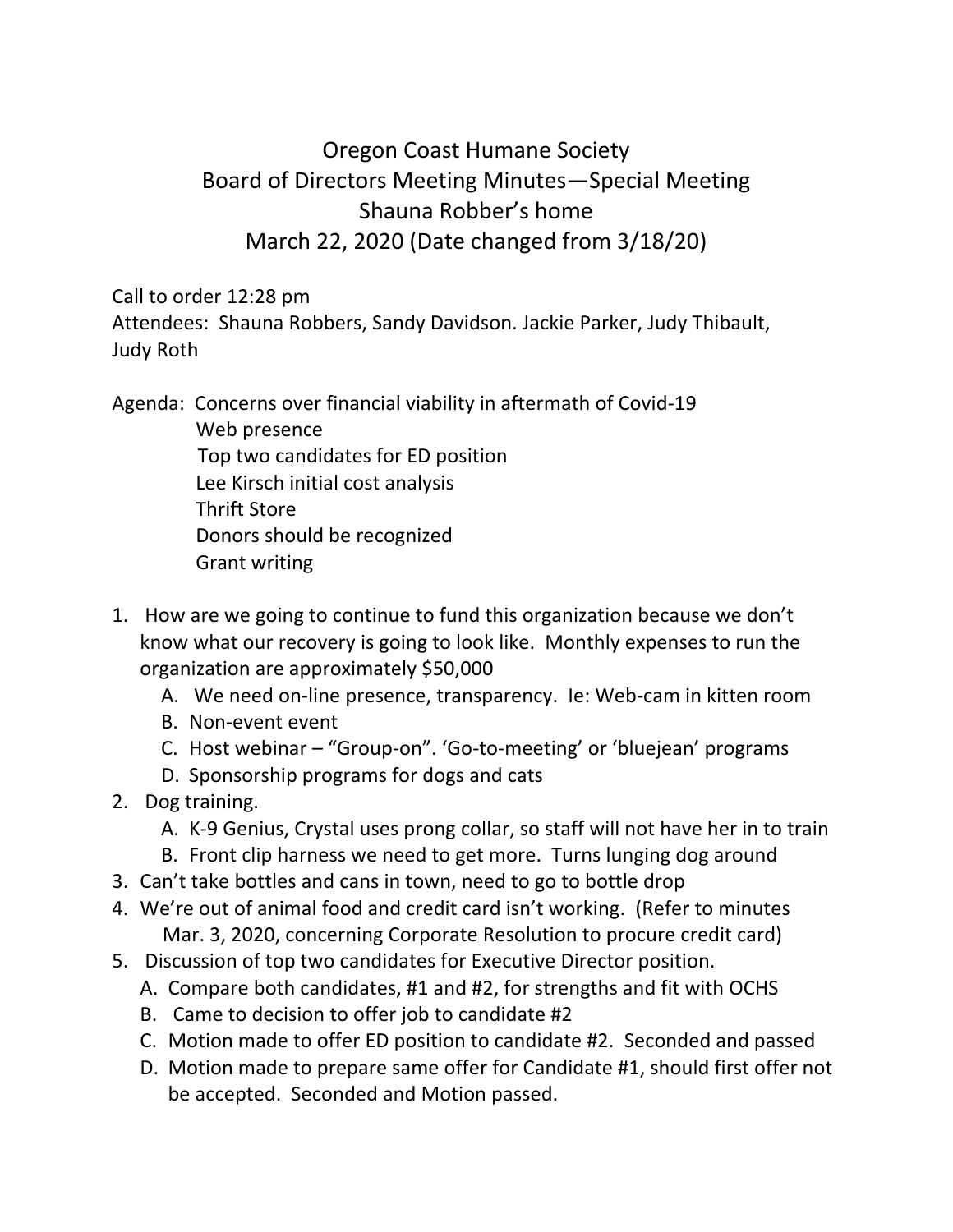## (CONT.) OREGON COAST HUMANE SOCIETY BOARD MEETING MINUTES MARCH 22, 2020

- E. Phone call was made to candidate #2 offering the ED position. Offer was accepted. This method was chosen because the COVID-19 pandemic creates urgency in filling this position.
- F. An Employment contract and Letter of Commitment will be sent to him immediately
- 6. Lee Kirsch proposal
	- A. He will bill hourly to a maximum of \$12,420 for a developmental plan
	- B. Because of Covid-19, we need to pull back on this right now. It is on hold
- 7. Thrift Store is closed right now. Manny is working on the funded improvements. Lynn is working at T.S. TS open by appt for donations, and large items are posted on FB and can be seen and sold by appt
- 8. We have a house that will be for sale, financing now is good, not a lot of property for sale
- 9. We have many donors who are not members. Send a letter to donors offering a complimentary membership, so they can stay informed and have voting privileges. Cost will be postage, sticker and name badges
	- A. Motion to extend complimentary membership to past donors of \$50 or more for the current year. Motion was seconded and passed.
- 10. Grant applications can be pursued by board members AFTER communication with all board members and the Executive Director. Research and organize what we need and what is available, then proceed after communication and planning
	- A. Motion to create a policy for the Board that Board members may research, locate and pursue grants after proper communication with the board members and Executive Director. Motion seconded and passed.
- 11. Ask Jasper if we could set up Webinars on 'Zoom' for our meetings, etc. Also ask Jasper for info on "Admin" for retirement plan access by ED, staff, And Board. Oregonsaves.gov -- we are currently out of compliance to inform Staff of available Retirement plans